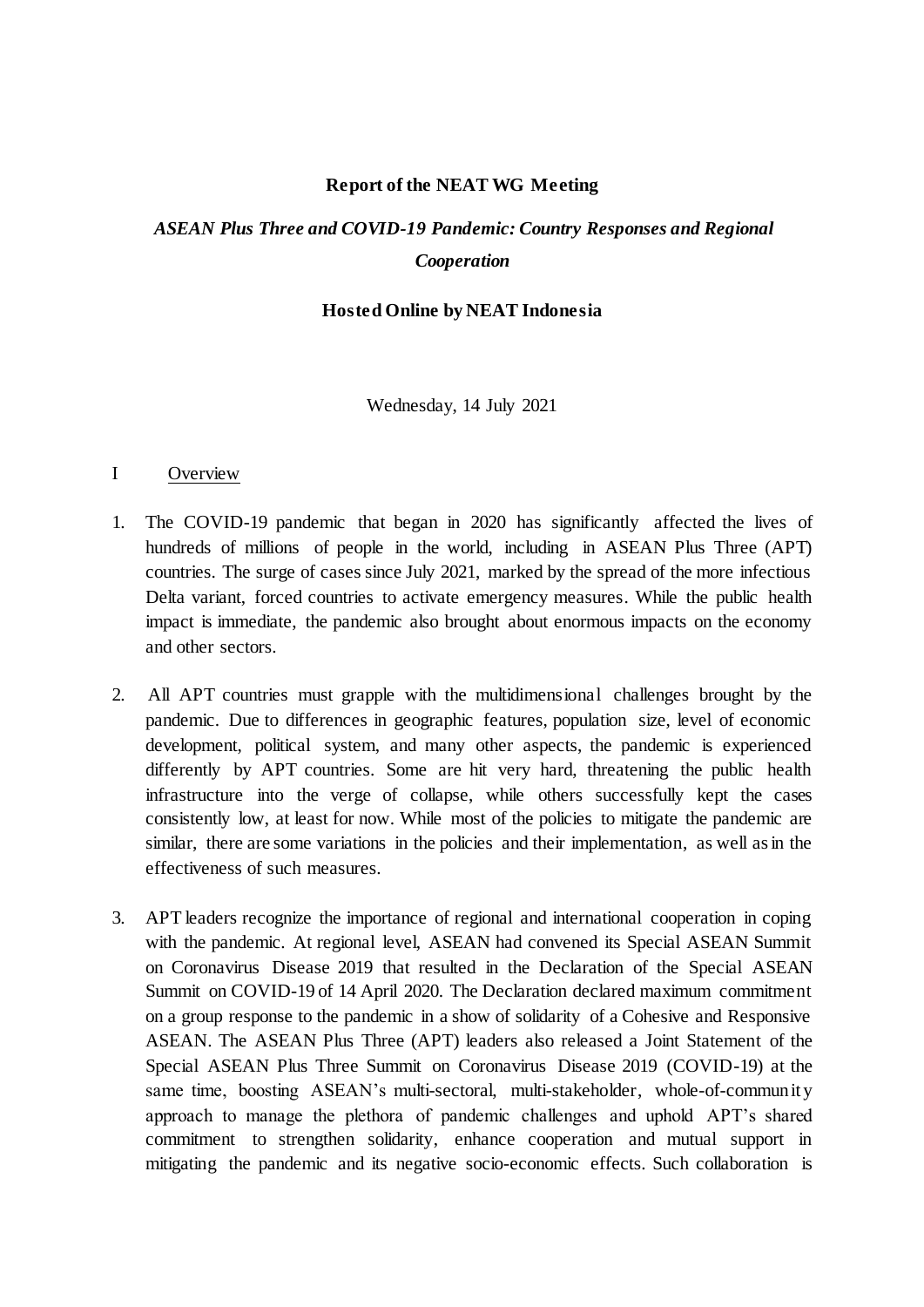crucially needed to cope with acute equitable resource distribution needs during crises situations such as the current pandemic.

- 4. Building on this foundation, there is a pressing need to learn from the different experiences of APT countries and to improve regional cooperation among APT countries. With this in mind, NEAT WG on ASEAN Plus Three and COVID-19 Pandemic: Country Responses and Regional Cooperation comprising experts from the APT countries gathered online on 14 July 2021 to share their knowledge, experience, and ideas on the mitigation of COVID-19 pandemic in their respective countries as well as at the regional level. The WG discussed and exchanged views on best practices as well as challenges in the efforts to cope with the pandemic. The WG further deliberated on a set of recommendations for APT cooperation in responding COVID-19 and future possible pandemic.
- 5. The list of NEAT participants is at **Annex**.

### II Lessons Learned

- 6. While acknowledging the uniqueness of the situation in each APT country, the WG agreed that there are some key best practices that are proven to be significant in ensuring the success of policies in responding COVID-19 pandemic. In general, it is recognized that pandemic preparedness of the public health system as well as other related institutions before the pandemic is a crucial factor. The swiftness and decisiveness in the early period of the pandemic also make a significant difference on the trajectory of the pandemic. Experiences with previous public health as well as other crises contributed to the readiness of countries in responding to the pandemic.
- 7. The WG also further stresses the importance of testing and tracking. An adequate level of testing and effective tracking are important to ensure that we know exactly the extent of the impact of the pandemic, which is crucial to develop effective measures. APT countries with strong testing and tracking are generally more successful in mitigating the public health impact of the pandemic.
- 8. The WG believes that institutional capacity is also a crucial factor which shapes the effectiveness of pandemic response in APT countries. Some APT countries are unable to realize the full potential of their resources and policies due to institutional problems, such as multisectoral and multilevel coordination.
- 9. Another impact lesson is the importance of clear and effective communication to ensure that the public has access to credible information. Transparency is the key to gain public trust, which is crucial in ensuring the effectiveness of any measures in responding to the pandemic. Without clear and effective communication, the spread of fake news and hoaxes are hindering the efforts to cope with COVID-19.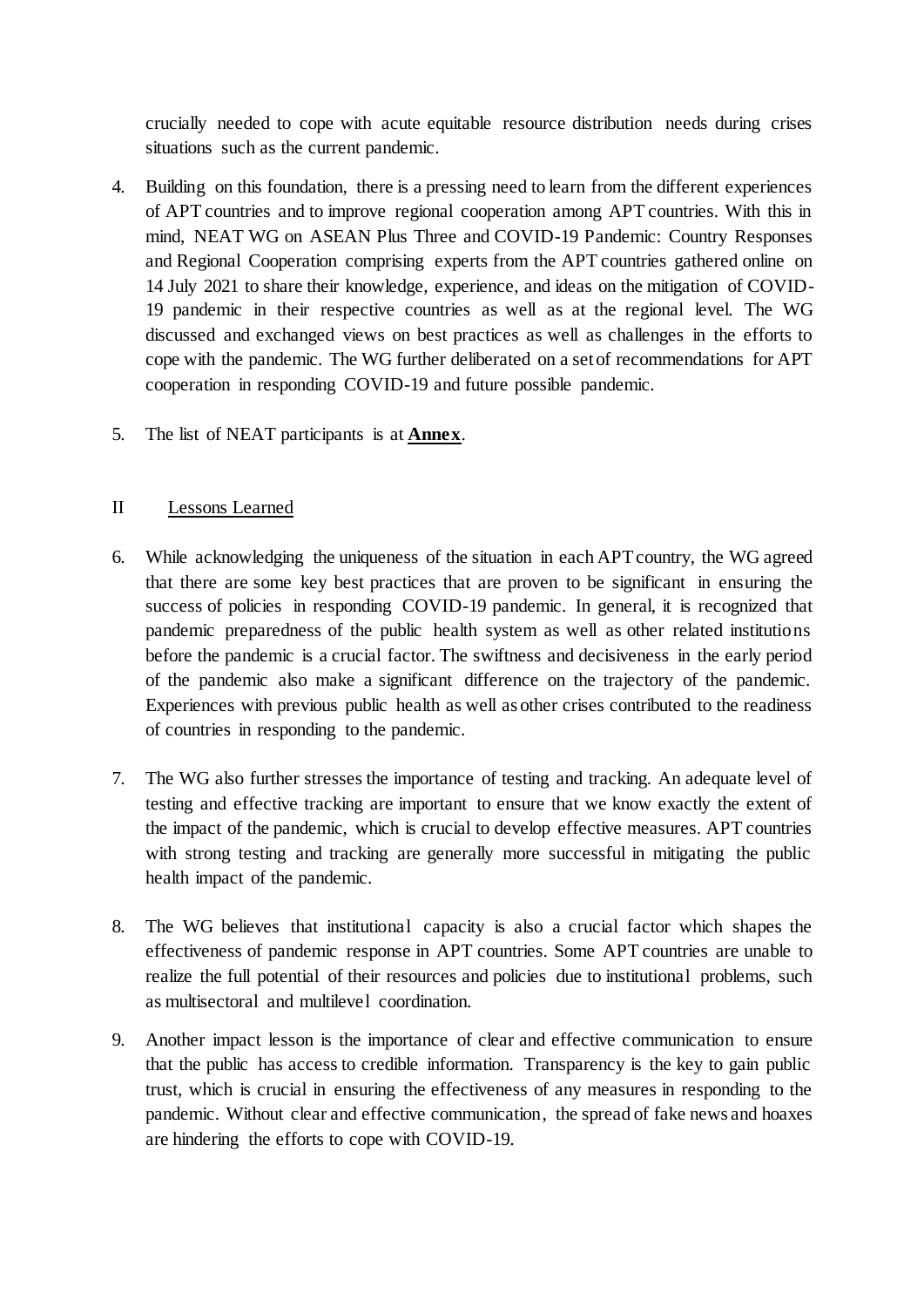- 10. Several APT countries are leading in the innovative use of new technologies to support the efforts to cope with the pandemic, such as tracing applications. The use of these technologies significantly increases the effectiveness of pandemic response. The WG believes that there is potential to further develop and expand the use of these technologies through regional cooperation.
- 11. The WG believes that regional cooperation is essential in supporting economic recovery during and after the pandemic. It is generally recognized that the recovery appears uneven across and within countries, and subject to possible elevated risks including the spread of new variants and different paces of vaccination. Against this backdrop, regional unity and cooperation in both multilateral and bilateral formats are important to mitigate the unevenness of recovery between different APT member countries.
- 12. The WG acknowledges that there is a problem in the availability and the equality in the access to vaccines, which is essential in the fight against the pandemic. It is important to drive regional cooperation to ensure adequate supply, equality of access, as well as effective distribution of vaccines.

### III Recommendations

- 13. The APT governments need to work closely together. It is important to recognize that no one is safe when not everyone is safe. The following are key recommendations to promote APT cooperation in responding to the COVID-19 pandemic, as well as possible future pandemics, and in supporting post-pandemic recovery in APT member countries:
	- 1) Strengthen the solidarity among APT countries and demonstrate political will and commitment for a stronger regional cooperation in responding to the public health as well as economic impacts of the COVID-19 pandemic.
	- 2) Enhance the effectiveness of existing cooperation mechanisms and frameworks such as ASEAN COVID-19 Response Fund, ASEAN Comprehensive Recovery Framework and ASEAN Regional Reserve of Medical Supplies for Public Health Emergency (RRMS).
	- 3) Develop regional cooperation in ensuring adequate supply and equal access to vaccines. APT should consider pooled procurement for COVID-19 vaccines. For the long term, APT also should consider initiatives to develop the capacity of APT member countries to produce vaccines.
	- 4) Develop regional mechanisms to help develop pandemic preparedness of APT member countries. This includes:
		- a. Expediting the establishment and operationalization of ASEAN Center for Public Health Emergencies and Emerging Diseases (ACPHEED) as a central body for public health emergencies preparedness and response.
		- b. Investing in public health capacity.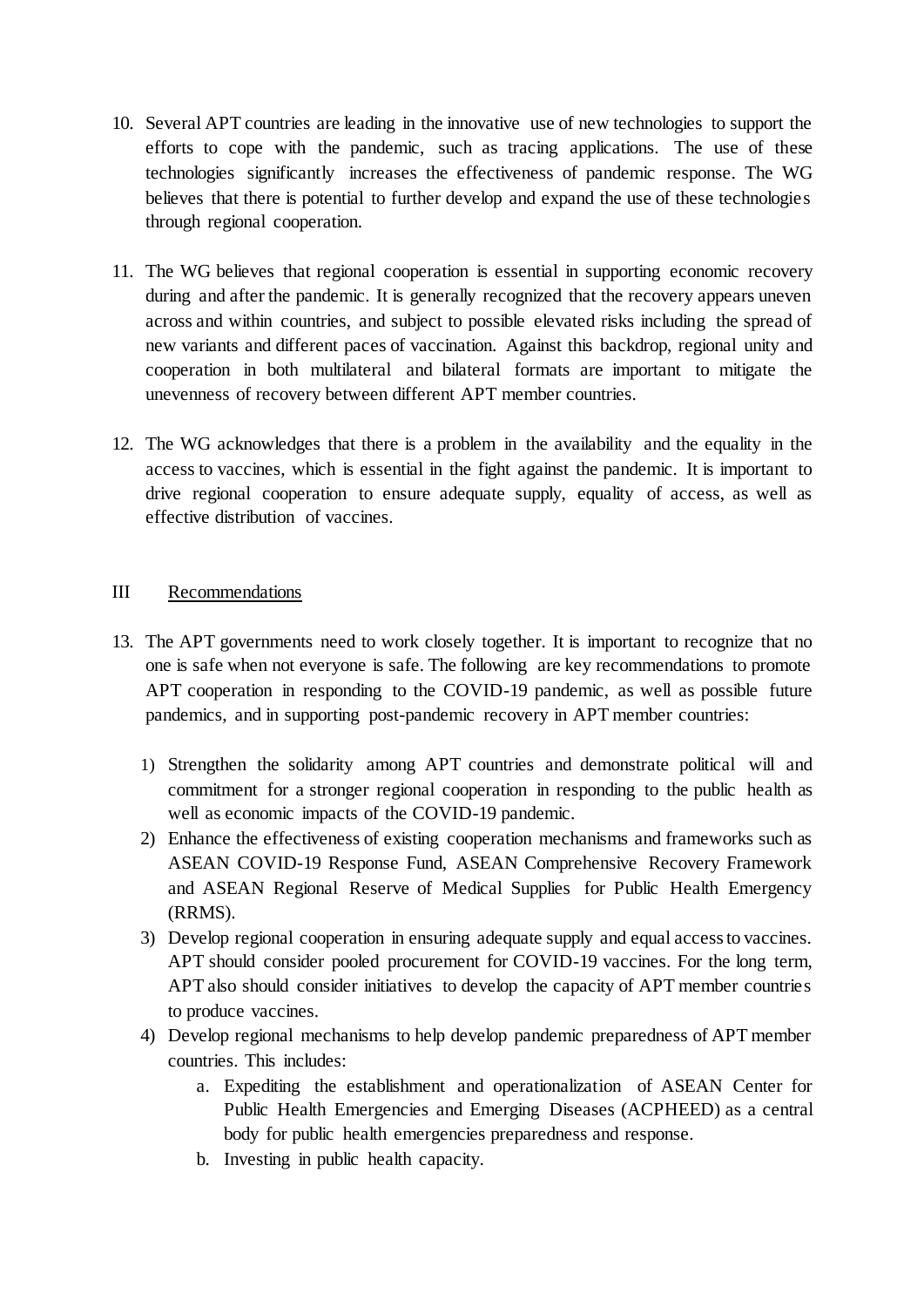- c. Strengthening information sharing among APT member countries to ensure faster learning and implementation of best practices.
- d. Developing protocols and procedures at the regional level, such as: (i) regional standard of transparency in pandemic situations, (ii) regional protocol on border closure and lockdowns and (iii) regional protocol on migrant people protection during pandemic.
- 5) Enhance capacity building through exchanges and visits between experts in APT member countries, establish long-term cooperative mechanisms for health personnel training, and consolidate the sustainable partnerships between APT member countries.
- 6) Strengthen science and technology cooperation, as well as transfers on technologies proven to be essential in dealing with pandemic, such as vaccine production, oxygen concentrators, Artificial Intelligence, robotics and drones, digital and mobile technologies.

. . . . .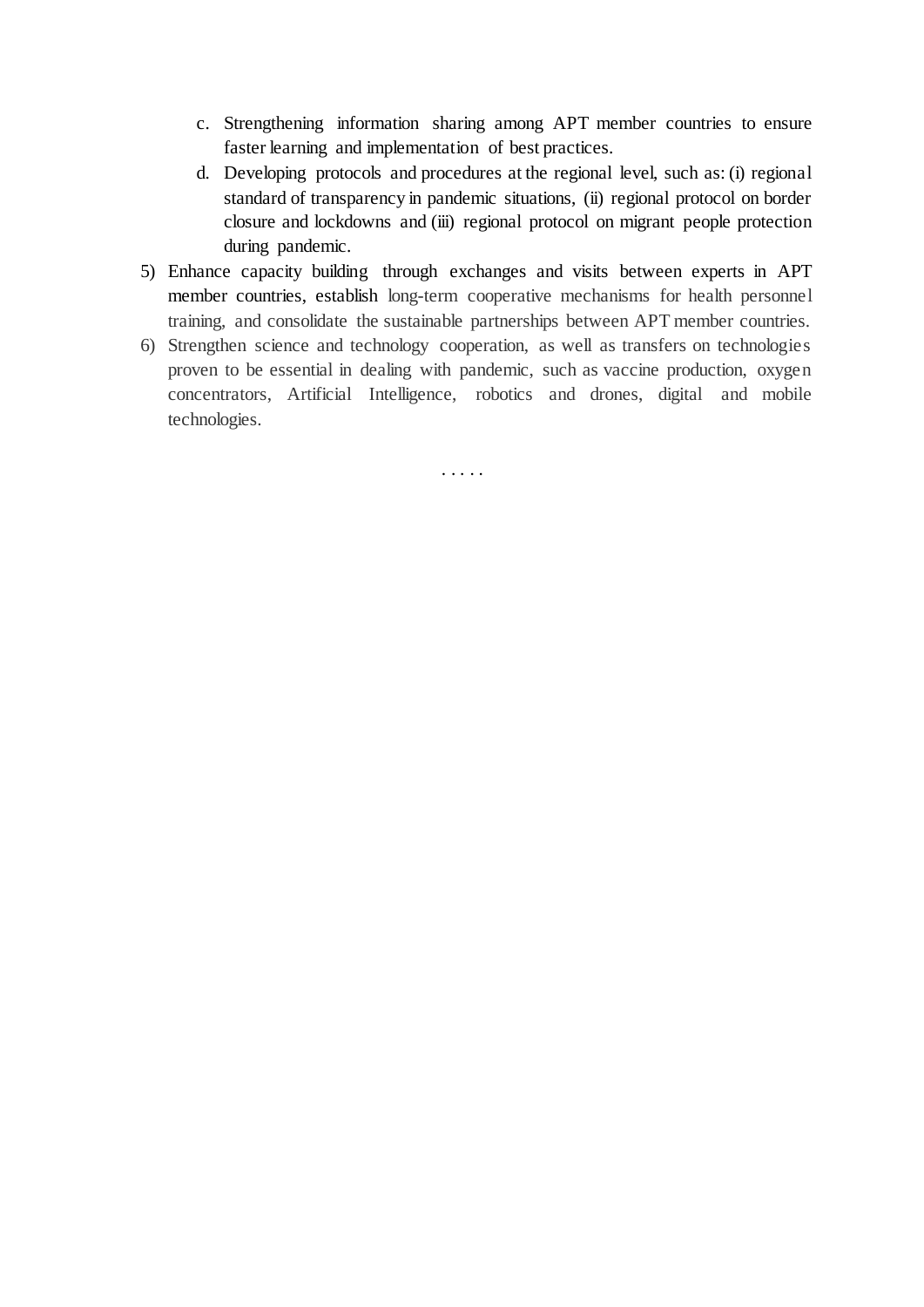## **Annex List of Participants of the NEAT WG Meeting**

## *ASEAN Plus Three and COVID-19 Pandemic: Country Responses and Regional*

## *Cooperation*

# **14 July 2021**

| <b>NEAT Country</b>         | <b>Name of Participants</b>                                                                    |  |
|-----------------------------|------------------------------------------------------------------------------------------------|--|
| Co-Chairs                   |                                                                                                |  |
| Indonesia                   | Dr. Shofwan Al Banna Choiruzzad                                                                |  |
|                             | Universitas Indonesia                                                                          |  |
|                             | Dr. Evi Fitriani                                                                               |  |
|                             | Universitas Indonesia                                                                          |  |
|                             | Dr. Yeremia Lalisang                                                                           |  |
|                             | Uninversitas Indonesia                                                                         |  |
| <b>Presenters</b>           |                                                                                                |  |
| <b>Brunei</b><br>Darussalam | Dr. Anie Haryani Binti Abdul-Rahman                                                            |  |
|                             | Director of Department of Environmental Health Service<br>Ministry of Health Brunei Darussalam |  |
| Cambodia                    | Dr. Teng Srey                                                                                  |  |
|                             | Deputy Director of Department of Communicable Diseases Control<br>Ministry of Health Cambodia  |  |
| China                       | Prof. Youlin Qiao                                                                              |  |
|                             | Director of Center for Global Health<br>Chinese Academy of Medical Sciences                    |  |
| Indonesia                   | Dr. Sartika Soesilowati                                                                        |  |
|                             | Airlangga University                                                                           |  |
| Japan                       | Prof. Onimaru Takeshi                                                                          |  |
|                             | Vice Dean of School of Interdisciplinary Science and Innovation<br>Kyushu University           |  |
| Lao PDR                     | Ms. Haknilan Inthalath                                                                         |  |
|                             | Research fellow<br><b>Institute of Foreign Affairs</b>                                         |  |
| Malaysia                    | Dr. Nabila binti Nasharudin                                                                    |  |
|                             | Independent researcher                                                                         |  |
|                             | Dr. Khor Swee Kheng<br>Visiting Fellow                                                         |  |
|                             | ISIS Malaysia                                                                                  |  |
| Philippines                 | Prof. Joefe Santarita                                                                          |  |